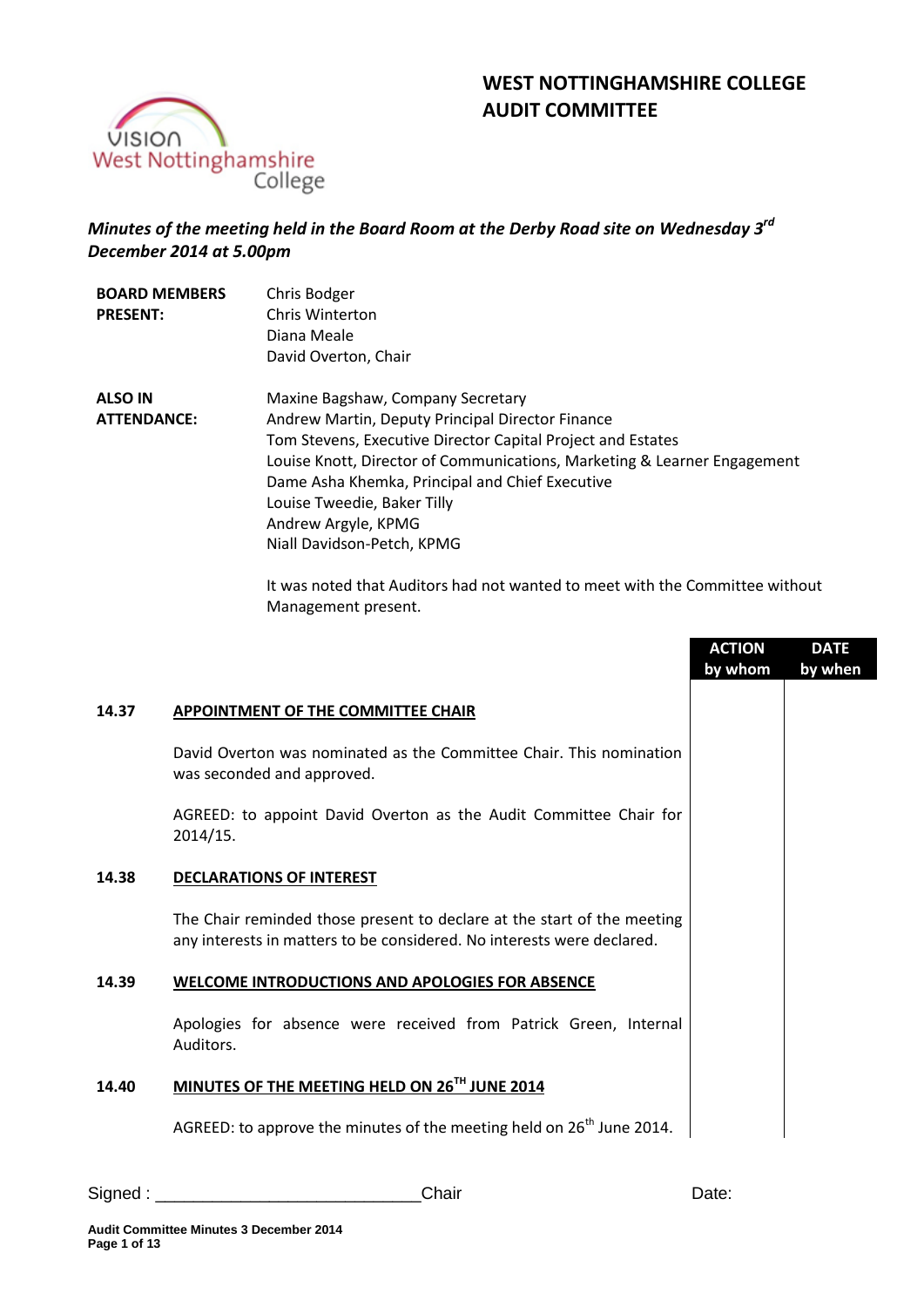There were no matters arising.

#### **14.41 ACTION PROGRESS REPORT**

The table was reviewed and an update provided in relation to activity.

- Item 1 on the agenda
- $\bullet$  Item 2 scheduled for February 2015
- Item 3 is included within item 8 on the agenda
- Item 4 to be removed
- Item 5 Committee membership. The Clerk confirmed that the Search Committee were attempting to progress recruitment but that they had not been successful to date. She agreed to raise again at the next Search Committee meeting.
- Item 6 Louise Tweedie confirmed that this was outstanding. She indicated that she would review and email the Clerk an update.
- Item 7 completed and on the agenda
- Item 8 on the agenda.

## AGREED: to note the update provided.

## **14.42 FE COMMISSIONERS REPORT – LESSONS LEARNED**

Internal Auditors presented this training item and confirmed that the timing of this session was opportune given that the FE Commissioner had now issued an annual report which summarises the issues that she wishes to bring to the Committee attention.

She reminded that the publication 'Rigour and Responsiveness in skills' (April 2013) sets out the approach to interventions in FE and Skills, introducing a new independent FE Commissioner. The FE Commissioner does not have any statutory powers, however he has intervention powers. Through 'Intervention in Further Education the strengthened intervention process' (April 2014) the intervention process was described in detail. There are 3 trigger points where intervention by the FE Commissioner are appropriate:

- An inadequate OFSTED inspection and/or
- Failure to meet national minimum standards of performance set by BIS or DFE and/or
- An inadequate assessment for financial health and/or financial management and control by the funding agencies (SFA and EFA)

In addition to this a new trigger emerging is what are being called 'coasting Colleges'.

During 2013/14 the FE Commissioner conducted assessments at 11 Colleges within England and a number of important items were identified: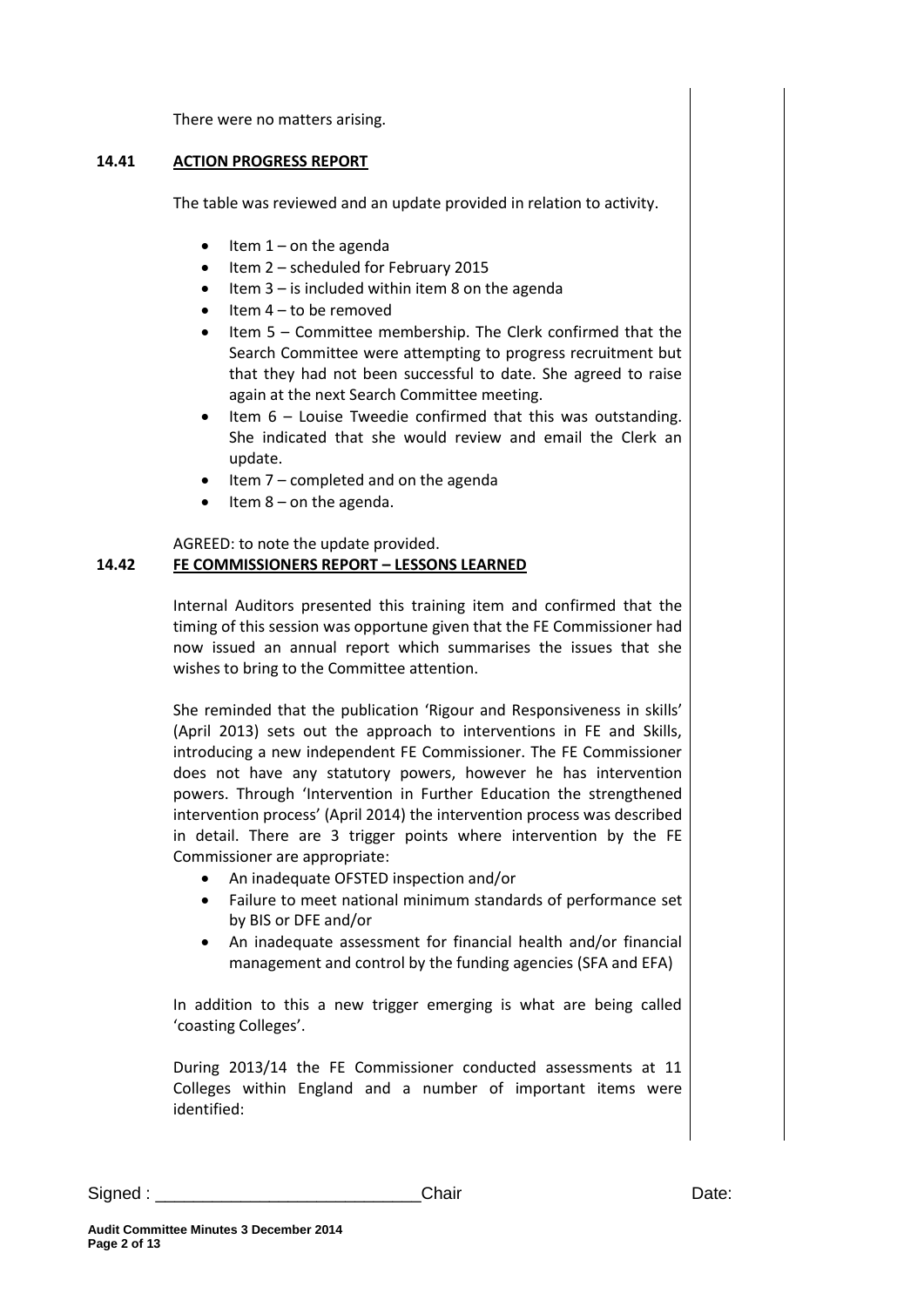- Board structure there appears to be no particular correlation between Committee or Carver models and bad/poor performance. There has been no clear best practice identified.
- Board skills and experience matching business needs rather than representation – some Colleges were found to be lacking in business and commercial skills.
- Refreshing Board membership the recommendation is that 10 years is the maximum.
- SMT skills and experience in some Colleges it was found that skills and experience were not at the level they needed to be and this is something that a Board needs to monitor carefully.
- Financial oversight and challenge in some Colleges there was insufficient challenge regarding deficit budgets and forecasts. Governors need to be able to demonstrate challenge through the minutes of meetings.
- Effective clerking in some Colleges this was simply an administration role.
- Balancing finance and compliance with student experience and quality – Board agendas need to give due focus and attention to both at appropriate times of the year.
- Managing staff costs as a proportion of income 65% was given as a benchmark.
- Managing class sizes harder now to gain efficiencies as there has been a cut in hours.
- Student recruitment.
- Accountability for improvement governing bodies need to take ownership.
- Robust and realistic financial strategy what is required is good realistic assumptions and an end of year analysis of any changes and differences.
- Board/Principals relationship.

In general discussion it was also confirmed that, in the annual report the suggestion was made that there could be a different approach to a setting quality other than OFSTED. One suggestion was a more peer based review like the HE sector. All acknowledged that OFSTED were likely to be resistant to this proposal.

In relation to the benchmark figure of 65% of staff costs as a proportion of income it was acknowledged that there is a need to know the split between teaching and business support staff etc. The use of partners and subcontractors also has an impact on the ratio with significant percentages influenced by differing college business models. One issue raised in the report was lesson observations, and the evidence during these that there was non compliance with processes established. The Committee were reminded that this was an issue noted here at WNC in the last years internal audit reports, however it was acknowledged that these issues were nowhere near the level found by the FE Commissioner.

When discussing class sizes it was felt that class sizes can often be a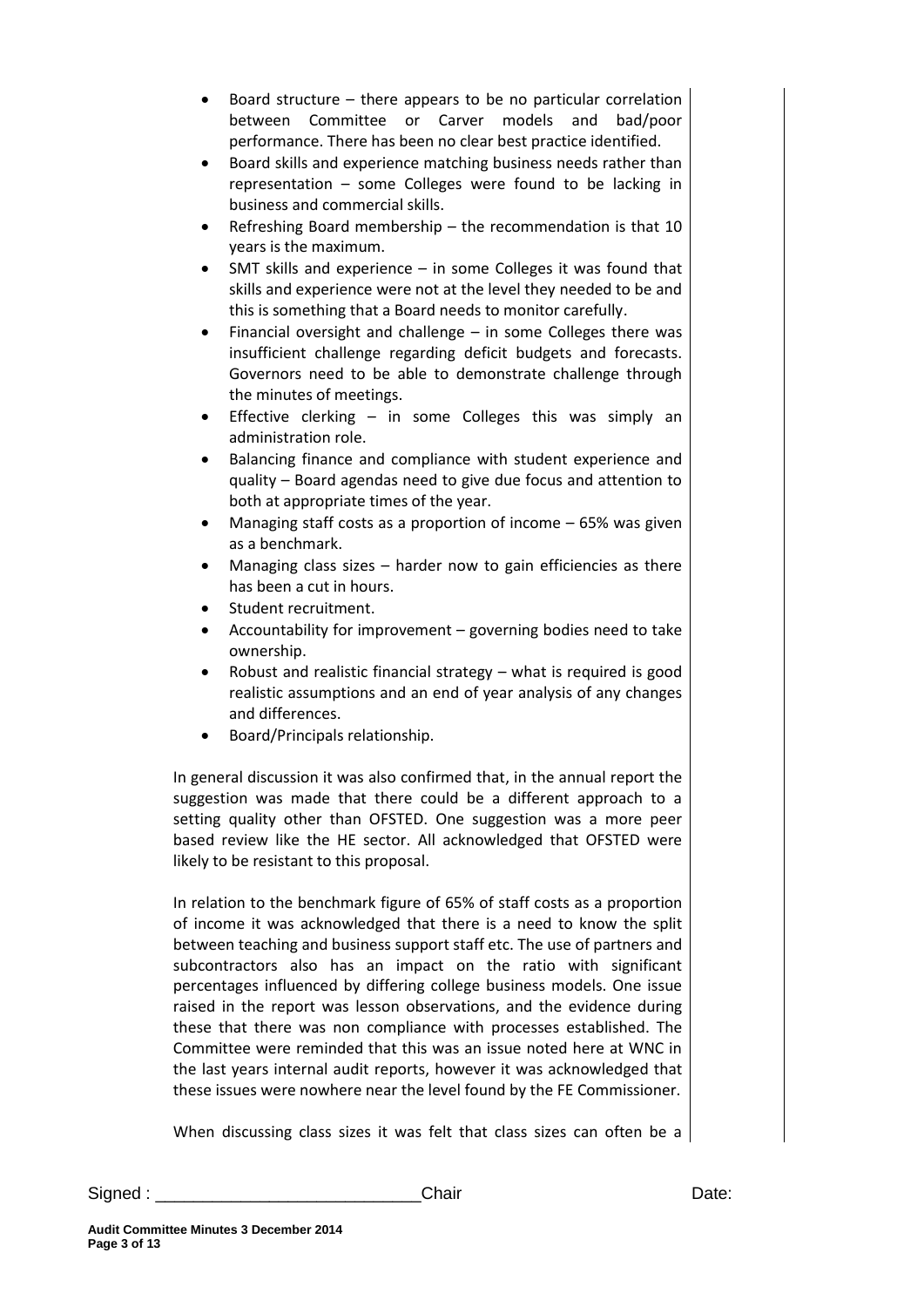symptom rather than a cause. Curriculum offer needs to be well planned to maximise class sizes. It was acknowledged that class sizes impact upon financial returns and viability. It was felt that delivery models also influence efficiencies and that what was important was to get the 'right horse for the right course'. This has to be supported by the right level of delivery staff.

In summary she confirmed that the FE Commissioner has made it clear that Governors and the Board are accountable in terms of challenge and knowledge and that this will be an increasing focus for the future. It was noted that there was nothing in the summary presentation given referring to the importance of risk management. All agreed that this was critical given the turbulence in the sector and the frequent change in policies. What is key to enable the College to survive is to adapt and evolve.

AGREED: to note the content of the presentation provided.

## **14.43 INTERNAL AUDIT**

## $1)$  Annual report 2013/14

Louise Tweedie introduced this item and drew members attention to paragraph 2.2 of the report which provides the audit opinion for 2013/14, she confirmed that a clean opinion had been given. She confirmed that the rest of the report simply summarises the work that has been undertaken and reported to this committee throughout the year.

AGREED: to note the content of the internal audit annual report 2013/14.

### <sup>2)</sup> Internal audit benchmarking report for 2013/14

Louise Tweedie introduced this item and drew members' attention to page 26 which summarises the benchmark assurance opinions. She confirmed that there is nothing of concern that she wished to bring to members attention. She feels that WNC has a positive outcome compared to general FE in England. It was noted that the number of recommendations made remains above the average, however there is a positive trend with more low recommendations when compared to high and amber.

AGREED: to note the content of the benchmarking report presented.

 $3)$  Internal audit plan 2014/15

Louise Tweedie confirmed that following the last meeting she had met with management to review the plan. What is presented is a 3 year plan (albeit it was acknowledged that future years are subject to annual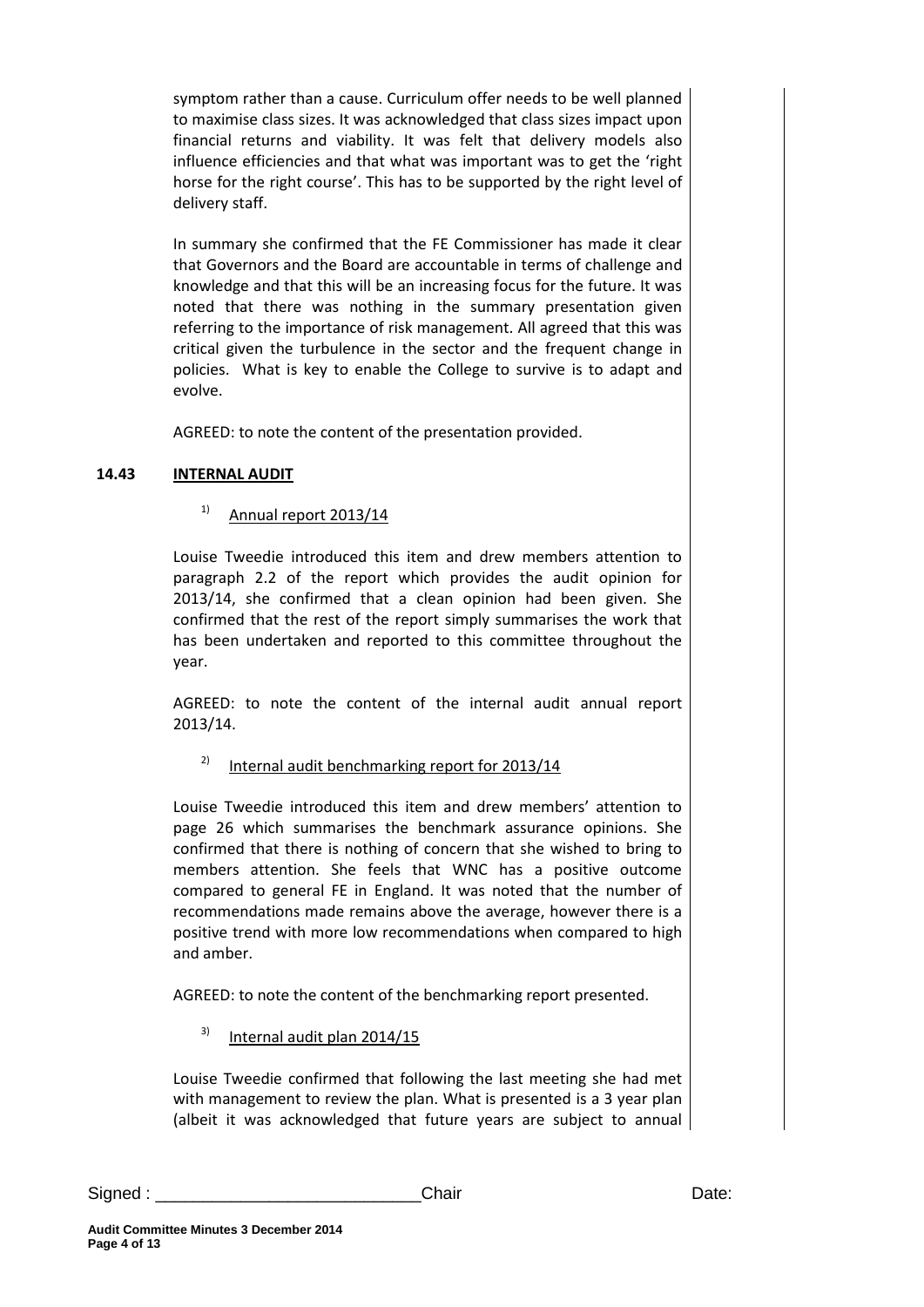review and may be changed). Items planned for the year are:

- <sup>1.</sup> Curriculum planning and management  $-$  the team will look at new provision, existing provision and the systems and processes in place.
- <sup>2.</sup> Work related and employer responsive provision  $\frac{3}{2}$ . Hypergeneous card power that the impact and as
- Human resources and payroll the impact and outcome, and the benefits of implementing new system
- $4.$  Governance and risk management
- $5.$  Key financial controls
- $5<sup>6</sup>$  ESF contracts
- Framework for compliance with legal requirements health and safety
- <sup>8.</sup> Equality and diversity/ safeguarding arrangements
- Follow up

In reviewing the planned dates the Committee asked that the ESF field work be brought forward, the general feeling was that April is too late. It was noted that the health and safety, equality and diversity and safeguarding fieldwork has already been completed with these reports scheduled to come to the next meeting.

In reviewing the plan proposed for 14/15, which commences at page 39 of the pack, Governors questioned how auditors get assurance that the curriculum meets the need of the location and the LEP. Louise Tweedie explained that auditors look at the process for gathering information and consultation and if done right then this should/will meet the needs. It was agreed that during audit they would look to see if there is any evidence of changes implemented in response to local/LEP needs and priorities. In addition they will also compare processes with other Colleges.

In terms of the ESF review it was acknowledged that there are a number of ESF contract issues in the sector. The regime is tighter and stricter and therefore absolutely must be a high priority and high risk area of provision. It was noted that the College is leading on a number of these contracts/projects but does not always deliver and therefore it is imperative that the College is satisfied regarding compliance. The Director of Finance explained that there were some 'vague' areas within the ESF contracts that are subject to interpretation and therefore in his opinion there is a high risk. The process and procedures are very bureaucratic and compliance checks are onerous. He explained that it is vital that the College complies or it could have some funding at risk in the future.

In general terms, subject to the change of fieldwork date for the ESF review the Committee were happy that the plan gives appropriate assurance to this committee so that they can then pass this on to the Board.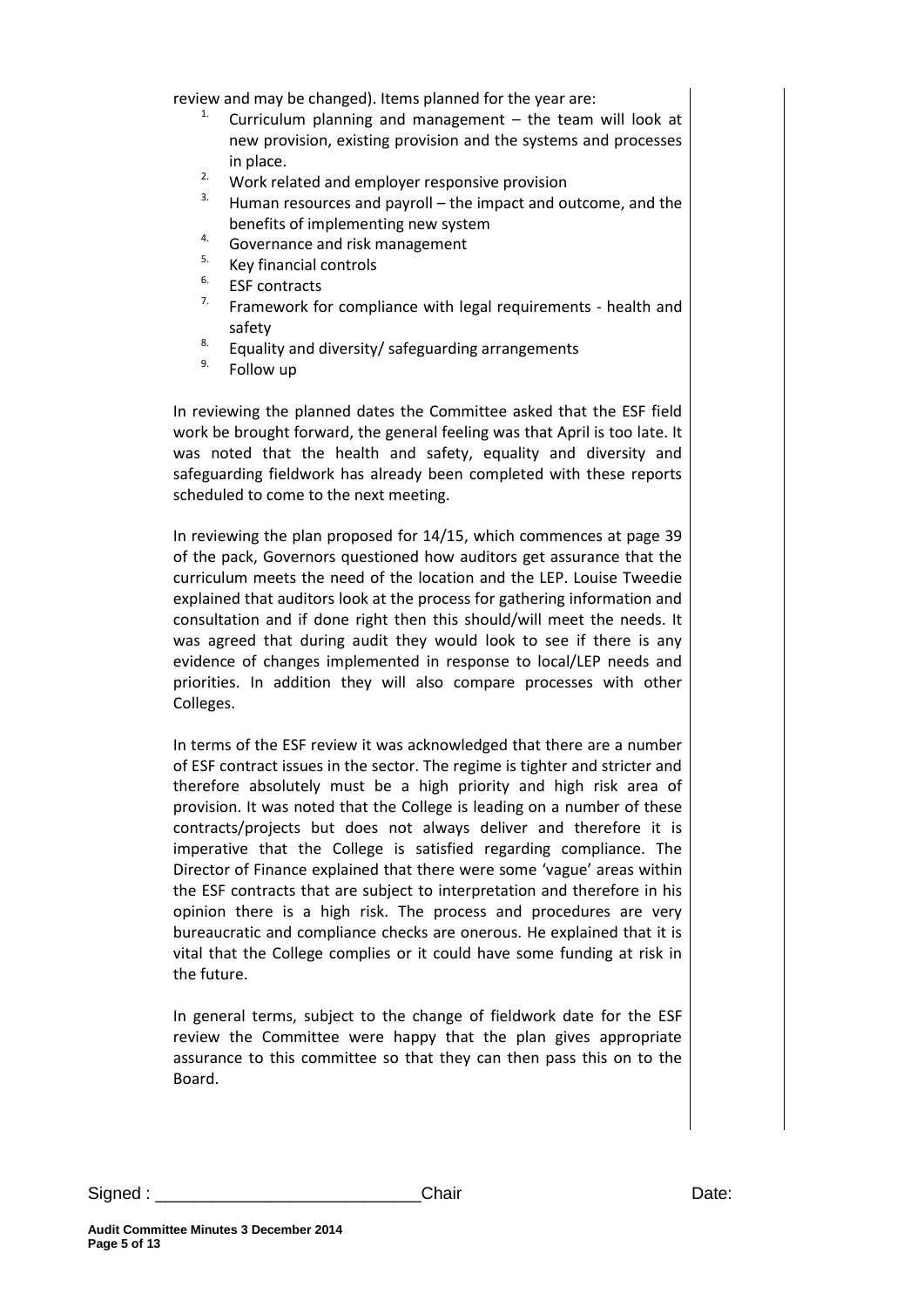AGREED: to note and approve the internal audit plan presented for 2014/15.

## 4) Internal audit progress report 2014/15

Louise Tweedie introduced this item and simply provided a summary of where the team were in terms of fieldwork completed to date and matters planned in the diary.

AGREED: to note the update provided.

### **14.44 COMPOSITE COLLEGE RECOMMENDATIONS REPORT (INCLUDING REGISTERS) FOR 2013/14**

The Director of Finance introduced this report and drew members' attention to the progress made in relation to 12/13 and 13/14 actions. In terms of the detailed update provided from page 47 onwards it was confirmed that the text in blue relates to items and actions that are still active, and green relates to items that are closed down. It was confirmed that Pro Observe is now being fully utilised to properly record information and makes tracking and monitoring much easier.

AGREED: to note the update provided.

### **14.45 2013/14 FINANCIAL STATEMENTS AUDIT MANAGEMENT LETTER**

KPMG introduced this item and drew members attention to some key items:

- Page 3 & 4 summarises the audit work completed and confirmed a clean audit, both in terms of numbers and regularity.
- Page 4 summarises the headline financial position and records the deficit which is clearly influenced by VWS. They explained that one issue that needs careful monitoring is the breach of bank covenant detailed. It was explained that the bank are supportive and have issued a waiver letter however this should focus how important it is for the College not to be in a similar position in any future years. It was explained that the breach of covenant does give the bank the option to review the terms and conditions of the agreement and if it does all acknowledged that it may not be to the benefit of the College. The Director of Finance confirmed that in 14/15 there is the expectation that the College will hit the £7.5 million reserves requirement. To show good progress the bank want to see monthly management accounts and they will monitor the recovery during the year. It was confirmed that compliance with covenants is tested on an annual basis.
- In the 13/14 accounts full provision has been made for all VWS known liabilities. During 14/15 there will be some income transactions following the exit costs/income in relation to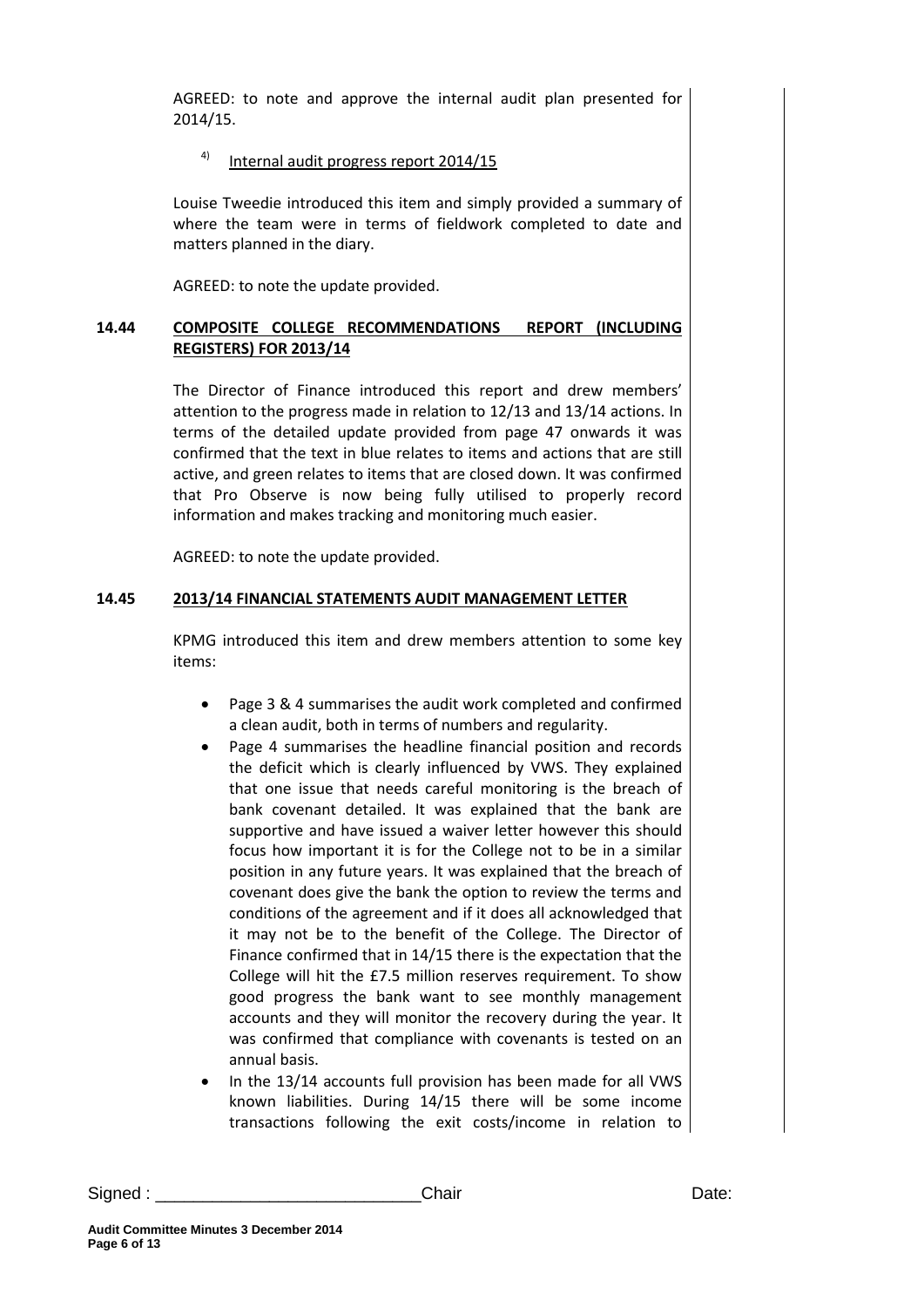dilapidations. The Director of Finance confirmed that the College does still have provision for expected dilapidation costs remaining from the dowry. In relation to the acquisition of VWS it was explained that, end to end, the College will be in a surplus position because of the increased future allocations. It was explained that, albeit it has been a difficult process, the College will end in a positive position.

14/15 is a critical recovery year.

The Director of Finance confirmed that he was in dialogue with the SFA regarding the end of year position. They are being reassured that the results are in line with forecast. SFA will reconfirm a 'satisfactory' financial health rating so as to avoid a financial notice to improve. Key is to demonstrate to the SFA and to the bank that there is a clear reason for the 13/14 results. They want to know that the cause has been identified and dealt with and that 14/15 shows the position is not continuing.

- Page 5 more formally refers to items already discussed. It was acknowledged that this year there had been a much smoother audit than in the prior year.
- Page 6 this deals with Vision Workforce Skills closure. Assurance was given that auditors had thoroughly reviewed any outstanding provision and liabilities.
- Page 8 & 9 summarises the two recommendations in relation to; a) Reconciliation of further education income to student data base
	- b) Breach of loan covenant.
- Page 1 confirms that there are no uncorrected audit differences identified. One corrected difference was made in relation to dilapidations expenditure.
- Page 12 provides a summary of the income and expenditure account.
- Page 13 is the balance sheet.
- Page 14 is the forecast for 2014/15.
- Pages 15&16 provide a summary of pension liabilities, it was noted that there has been an increase and this is similar throughout the sector. All agreed that it was a significant cost that was unfortunately out of the Colleges control. It was explained that the rising liability is as a result of demographic changes, inflation etc. The Director of Finance confirmed that the College is obliged to offer the schemes that are currently available and that there is nothing radical being done in relation to bringing about changes in the sector.
- Page 18 onwards provides a summary of sector updates.

AGREED: to note the content of the 2013/14 Financial Statements Audit Management Letter.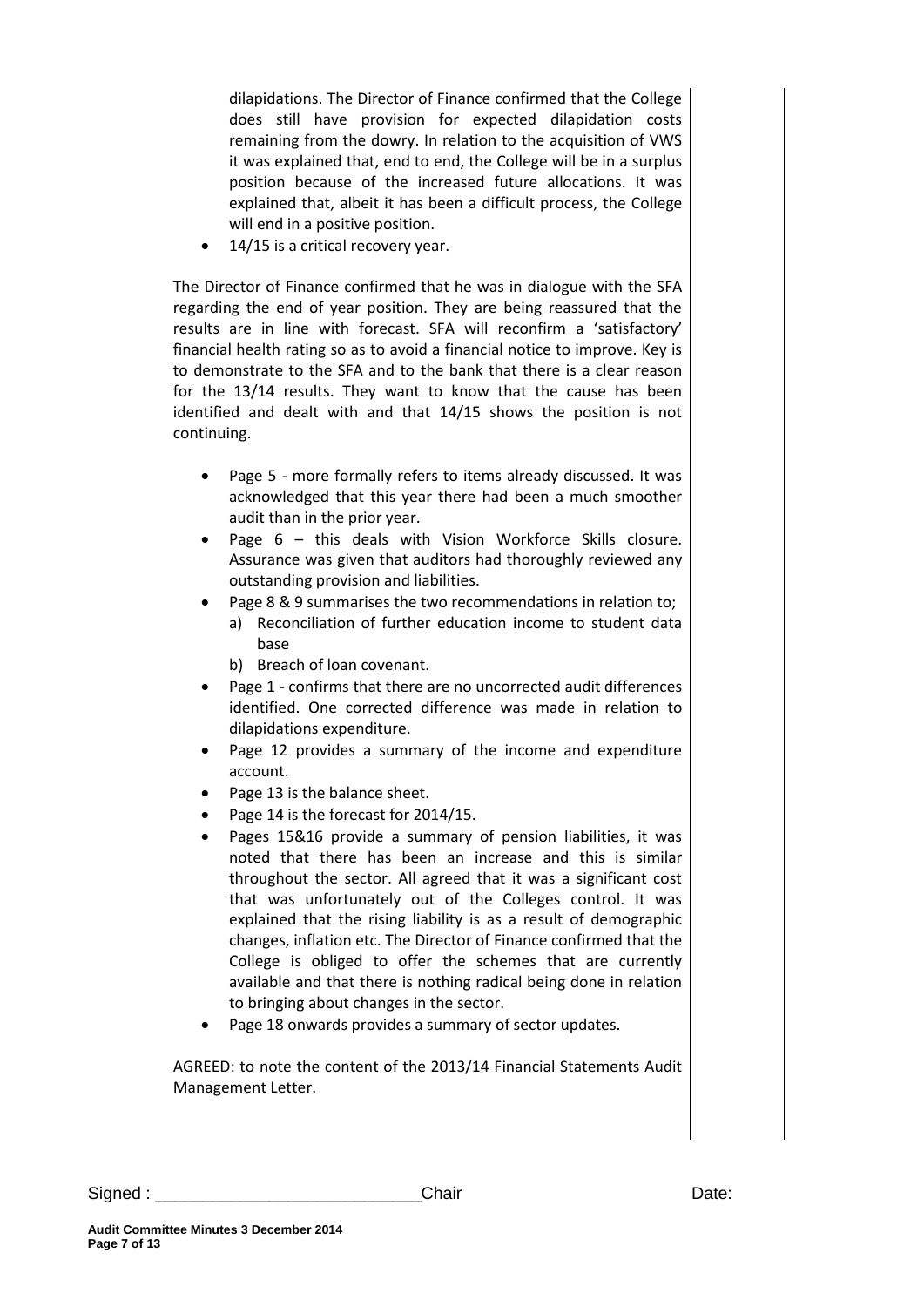#### **14.46 2013/14 DRAFT MEMBERS REPORT & DRAFT FINANCIAL STATEMENTS**

The Director of Finance introduced this item and confirmed that what was presented was the Financial Statements for the year, he confirmed that they are produced in line with the required accounting standards. In reviewing the document some particular items were brought to the Committees attention.

- Page 93 this now includes a public benefit statement, he indicated that this was a new requirement set out in the SORP.
- Page 97 sets out the financial results for the year. It confirms the deficit and the impact of the VWS outturn.
- Page 101 summarises the principle risks and uncertainties, these are drawn from the Colleges' risk register.
- Page 103 summarises the key risks in relation to financial stability. At the current time one area to closely monitor is maintaining the confidence of College funders and stakeholders.
- Page 108 this sets out the statement of corporate governance and internal control.
- Page 109 is a list of Governors.
- Page 111 gives confirmation that the Audit Committee advises the Corporation on the appointment of internal, regularity and financial statements auditors and their remuneration for both audit and non-audit work. He confirmed that this was a new statement included. It was acknowledged that the ILR audit undertaken this year gives additional assurance to this Committee and to the Board.
- Page 115 is a statement of responsibilities of the members of the Corporation, there are no real changes.
- Page 117 provides confirmation from auditors of their independence.
- Page 119 provides a summary of independent auditors reports on regularity to the Corporation, the Chief Executive and the SFA/EFA. It was noted that within this page there are references to the LSC, it was agreed that these need to be removed before the final version is signed.
- Page 121 is a consolidated summary of the income and expenditure account. In real terms the difference between yearend for 13 and yearend for 14 is £5 million, this is the loss generated by VWS.
- Page 123 is the balance sheet. Members' attention was specifically drawn to note 11 which explains why tangible assets have increased. It was confirmed that the Colleges position is still very liquid with strong cash balances.
- Page 125 is the notes to the accounts. He explained that these were longer than usual because of the TUPE transfer of staff to BKSB.
- Page 30 members' attention was specifically drawn to the yellow highlighted paragraph relating to distributable reserves of subsidiary companies. He explained that there has been some

**Director** Finance

4<sup>th</sup> Dec. 2014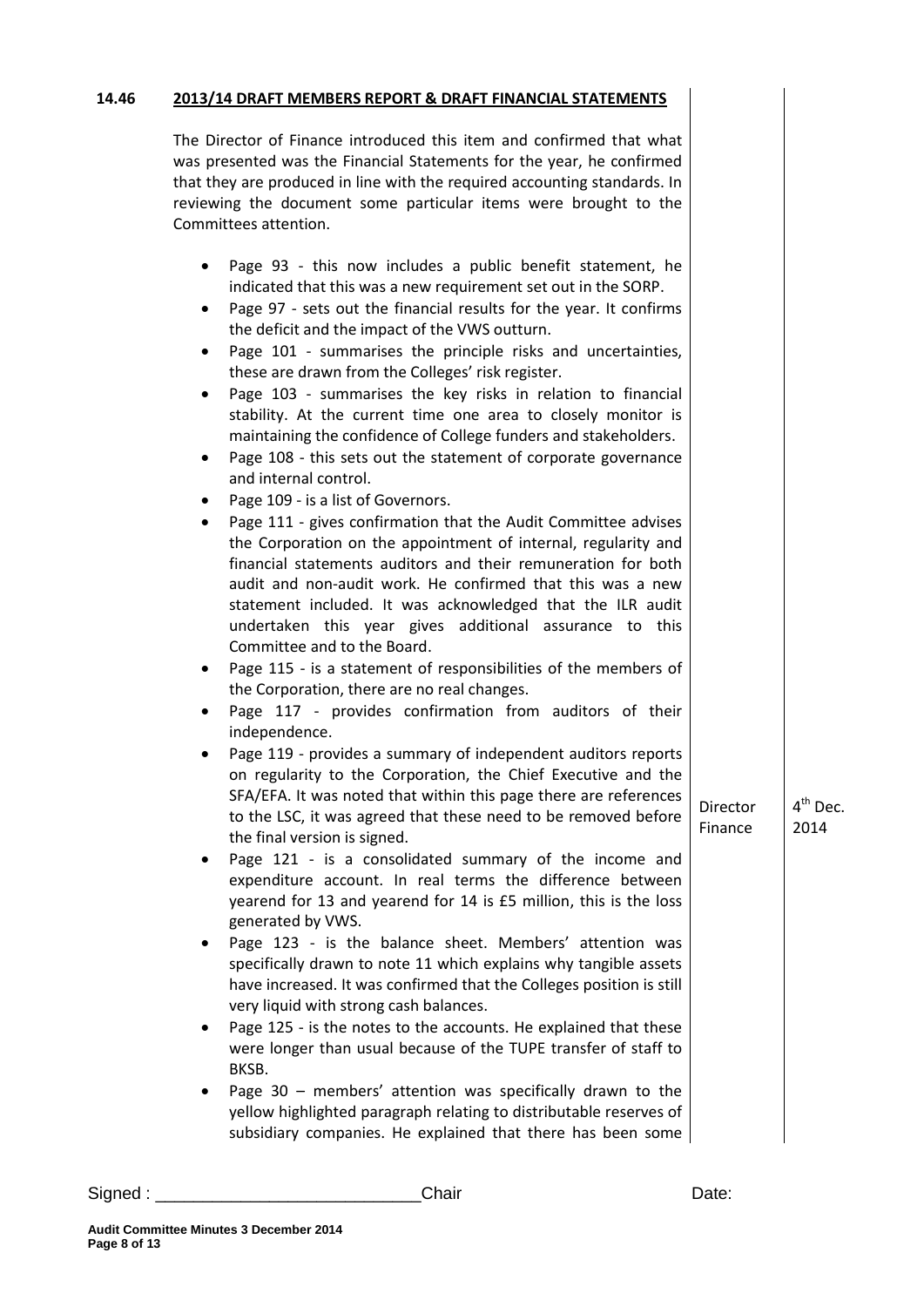changes to the Gift Aid rules as a result of a legal opinion. In the past payment of Gift Aid has been treated as an expense but is now considered to be a distribution. It is illegal to make a distribution that eats in to reserves and this will affect subsidiary accounts. What auditors have had to do is go back and make some small amendments to ensure that the Gift Aid sums are fully compliant. He explained that in the future the College could be in a position where subsidiary companies cannot Gift Aid all of their surpluses over and this will lead to some taxable profits for some subsidiary companies. There will be no impact over the next 3 years because the 13/14 losses can be carried forward to offset.

- Page 132 it was noted that there were some high salary costs reported, these were in relation to VWS staff.
- Page 151 Related Party transactions it was specifically noted that the College utilised Birchwood Innovations Ltd to negotiate the main body of early exits and reduce dilapidations for the VWS properties. This is a property consultancy firm for whom Richard Ian Baggaley, a Governor, is a Director. Purchase transactions in the year amounted to £72,372 related to leasehold property surrender and completion. The balance at the yearend is nil.

Members were happy that the members report and financial statements were an accurate record of the year. It was agreed that the yellow highlighting at page 135 would be removed. Subject to the minor changes requested the Committee were happy to recommend that the Board approve the 2013/14 draft members report and draft financial statements.

AGREED: to recommend that the Board approve the 2013/14 members report and financial statements as presented.

#### **14.47 AUDIT SERVICES – ADDITIONAL (NON AUDIT) WORK UNDERTAKEN IN 2013/14**

The Director of Finance introduced this item and confirmed that during the last financial year, 13/14 the College did not commission any additional work that was not disclosed in the Audit Management letter. Members' attention was drawn to the policy regarding disclosure requirements in this area.

AGREED: to note the update provided.

#### **14.48 ILR AUDIT REPORT FOR 2013/14**

The Director of Finance introduced this item and confirmed that the ILR audit was a critical piece of work undertaken by the SFA. It is a funding audit. The last audit prior to this one took place in 2010. He explained that there are a number of triggers which lead to an ILR audit, of the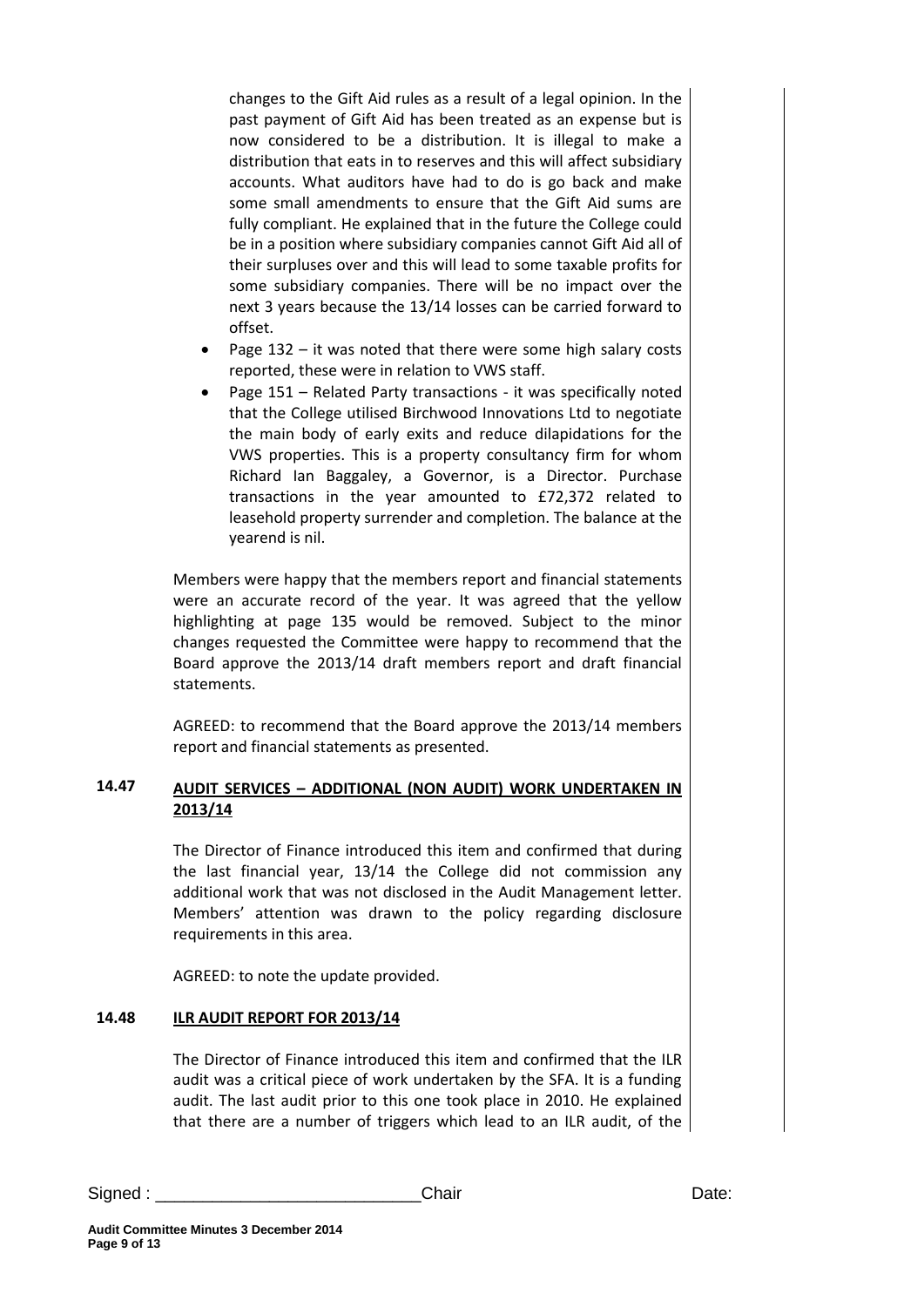triggers it is believed that 3 were causal factors;

- a) Subcontractor whistle blowing allegations
- b) VWS performance
- c) Apprenticeship numbers.

He confirmed that auditors appointed on behalf of the SFA, Price Waterhouse Coopers LLP looked at ESF and advanced learning loans. The outcome was a relatively clean audit report. Key issue for this Committee and the Board is that there were not a significant number of errors. In terms of the errors found the adjustments were under the 5% tolerance level so there was no extrapolation. The Committee were reminded that the ASB provision is circa £23 million and involves a huge number of learners, in the 20,000 mark. 80 files were sampled and a -5% error rate was found and acceptable.

In terms of feedback following the audit, the team were satisfied that it was a relatively clean position and fundamentally the Committee can take this as a positive audit report. It was explained that this audit looks at an enormous data set and that the Committee and the Board should be pleased that the outcome shows that the College are getting it right.

AGREED: to note the content of the ILR audit report for 2013/14.

### **14.49 RISK MANAGEMENT**

The Director of Communications, Marketing and Learner Engagement introduced this item and explained that there are very few changes to the substance of the risk register as this is very early in the year. Members attention was drawn to a number of key changes;

- a) Risk priority 6 the College positioning has been downgraded in terms of its risk scoring. This is largely as a result of management of reputation over the summer linked to VWS changes. This risk is now a medium risk on the Colleges' risk register.
- b) Exec considered risks related to the property strategy and whist this is almost at its conclusion outstanding works still remain in relation to the Visual Arts Centre. It is anticipated that this risk will be deleted from the significant risk register in the new year.
- c) Exec considered risks related to the Studio School, again these risks may well be downgraded/deleted in time, however it was felt the reputational risk associated with a Studio School at this time still warranted it remaining on the College risk register.

Subsidiary company risks – risk registers for both BKSB and Vision Apprentices were provided for information and key items noted;

- a) BKSB carry no significant risks. Additional risks have been added related to their international developments since this was last presented to the Committee.
- b) Vision Apprentices the risks for Vision Apprentices are small however these will be discussed in detail at the next Board meeting and may well change as a result.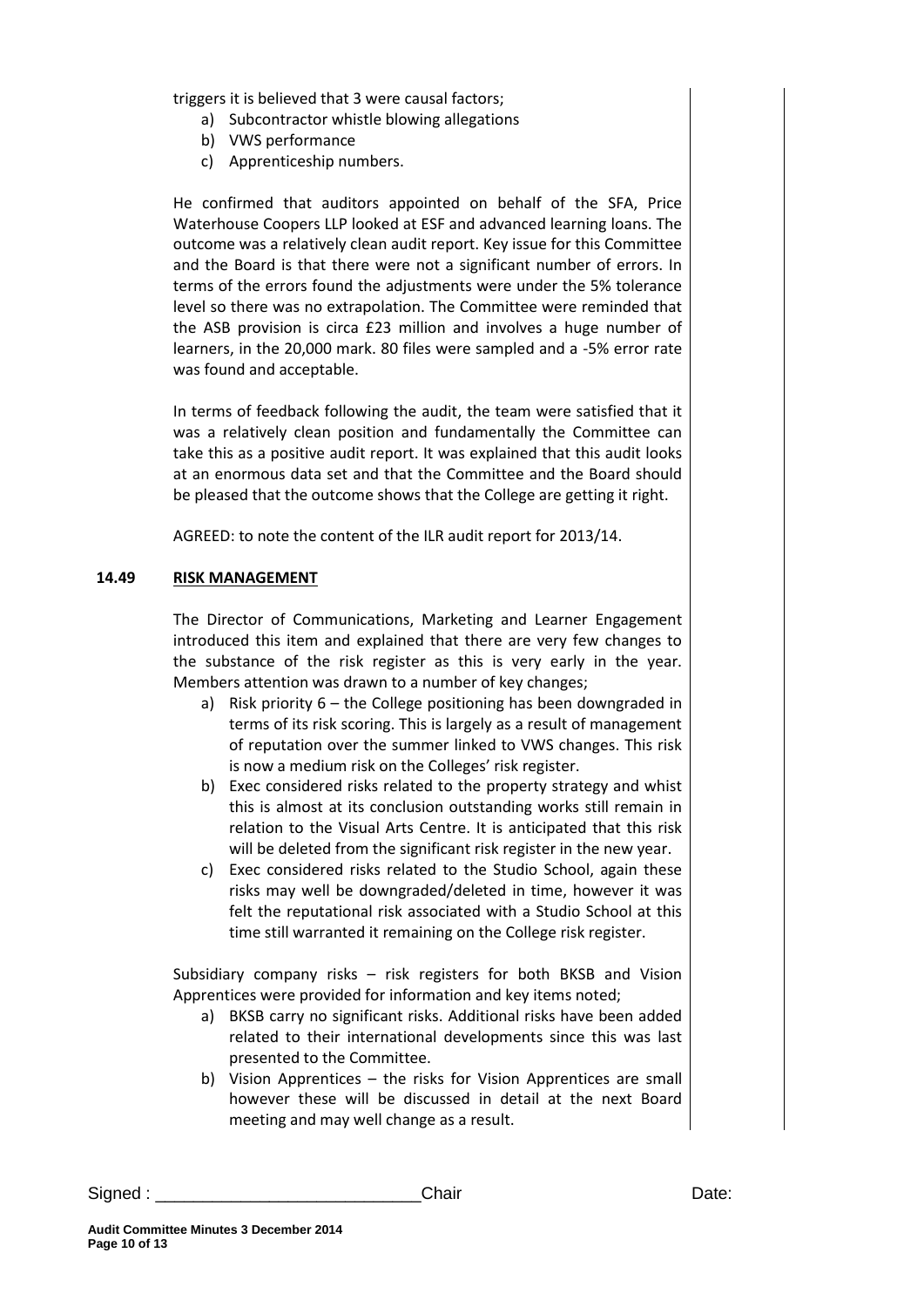The Health and Safety risk register was also reviewed. It is prepared by the Health and Safety team and details key risks associated with various College sites. It is perhaps unsurprising that Derby Road as the largest and most densely populated site has the highest risk score.

Members' attention was drawn to page 171 which summarises the key risks. It was confirmed that the Studio School has its own risk register which is presented to its Governing body.

Members' attention was then drawn to page 209 which summarises the Colleges' top 5 risks. The Director of Communications, Marketing and Learner Engagement explained the action and progress in relation to mitigating the risks. As a general comment the Committee did not feel that this document accurately explains the targets and position/performance. It was felt that it needs to be clearer that this relates to the group. In terms of the top 5 items additional comments were made:

- Quality the Principal feels that in the RAG rating both sections should be red
- Work related training a key item to monitor is financial outturn and performance regarding timely success (predicted rather than actual)
- $\bullet$  Finances it needs to be made clear that this is a KPI for the group. At the current time the College is behind but BKSB and VWS are positive.

AGREED: to note the update provided.

#### **14.50 ANTI FRAUD AND CORRUPTION REPORT 2013/14**

The Director of Finance introduced this item and drew members' attention to the whistle blowing allegations detailed at page 213. He explained that in 12/13 there were no incidents to report, however in 13/14 there were a number of whistle blowing allegations particularly in relation to partner activity. Members reviewed the detail provided and felt that the poor practices alleged regarding partners should have been picked up by the College. Governors were assured that there are now more robust systems in place and such activity if it occurred in the future would be picked up.

Members' attention was also drawn to the attempted fraud regarding an invoice payment. It was acknowledged that this is a common fraud attempted, fortunately the College was able to rectify the position. It was confirmed that internal auditors do review electronic fraud potential and that this is something to monitor very closely.

Members' attention was drawn to the key priorities identified for 2014/15 as set out on page 214.

Signed : \_\_\_\_\_\_\_\_\_\_\_\_\_\_\_\_\_\_\_\_\_\_\_\_\_\_\_\_Chair Date: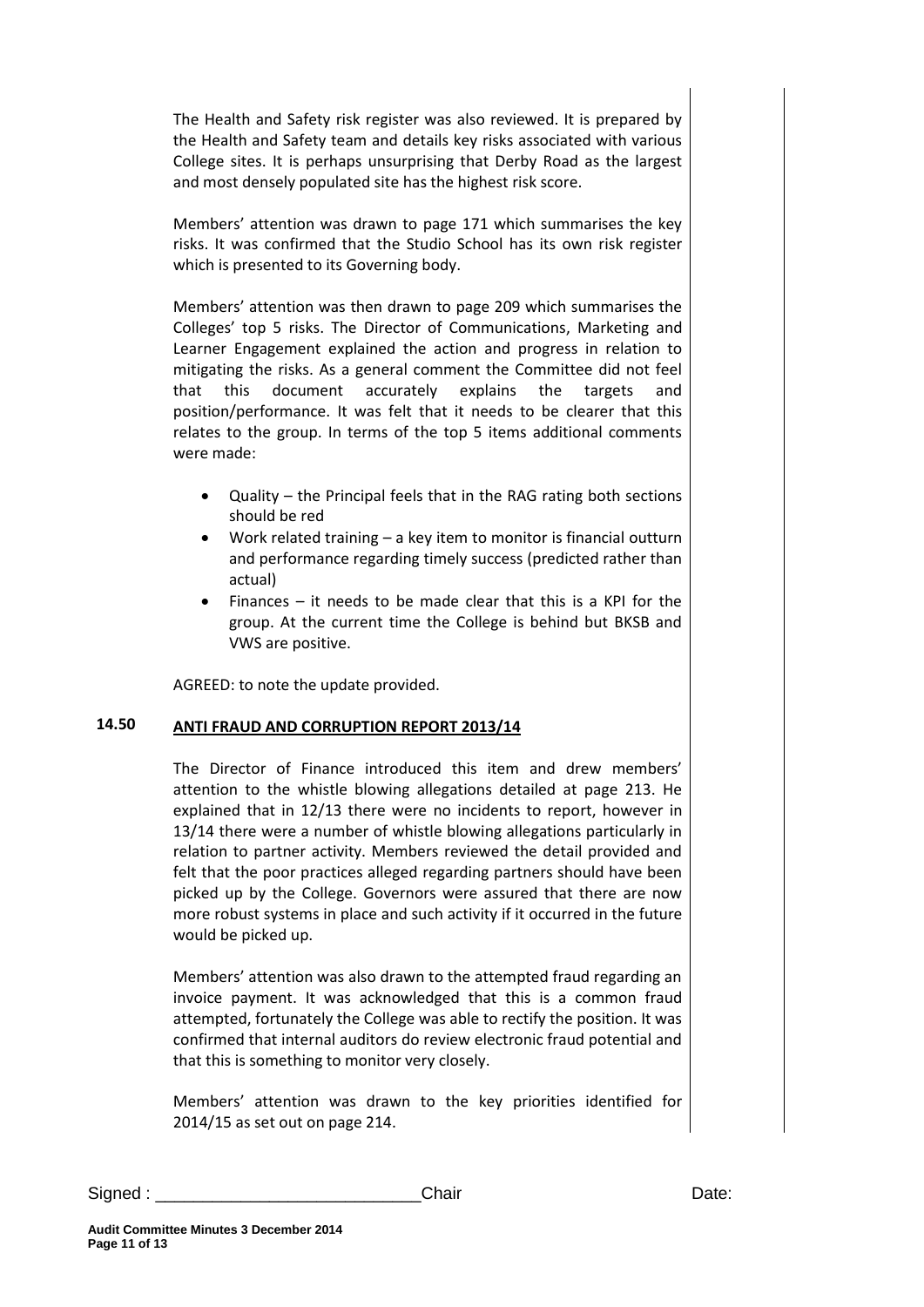AGREED: to note the update provided.

#### **14.51 AUDIT COMMITTEE ANNUAL REPORT FOR 2013/14**

Members reviewed the draft report presented which is a summary of the years activities. In reviewing the document a number of items were requested/suggested:

- The Clerk to look at page/paragraph numbering and ensure that it flows sequentially
- At paragraph 4.2 the final paragraph to read that during the year the College was subject to an 'attempted' fraud.
- At page 8 paragraph 8 the whistle blowing allegation should be included in any other matters.

Subject to these changes the Committee were happy to approve the content of the draft report.

AGREED: to approve the Audit Committee Annual Report for 2013/14. It was confirmed that the amended document would be presented to the Board at its meeting tomorrow.

#### **14.52 GOVERNANCE AND RISK MANAGEMENT – COLLEGE BENCHMARKING**

The Director of Finance introduced this item and circulated a page of pie chart information which compares the College with other general FE organisations. Key items noted:

- Sources of income WNC has a high red section which means a large adult skills budget. This makes the College proportionately more susceptible to funding policy changes.
- Other non-pay expenditure this is different to other organisations because of the use of subcontractors.
- Pay expenditure  $-79\%$  is teaching, 8% costs were restructuring in relation to the VWS exists.
- Total expenditure is influenced by both pay and non-pay costs. WNC pays 30% on 'other' which is subcontractors.

In terms of utilisation of this data it was confirmed that it can be used to influence what the College targets by way of diversification. He confirmed that it is used in budget processes but realistically it has limited scope because it depends on the accuracy of the data input.

AGREED: to note the update provided.

#### **14.53 AOB**

There were no items of additional business.